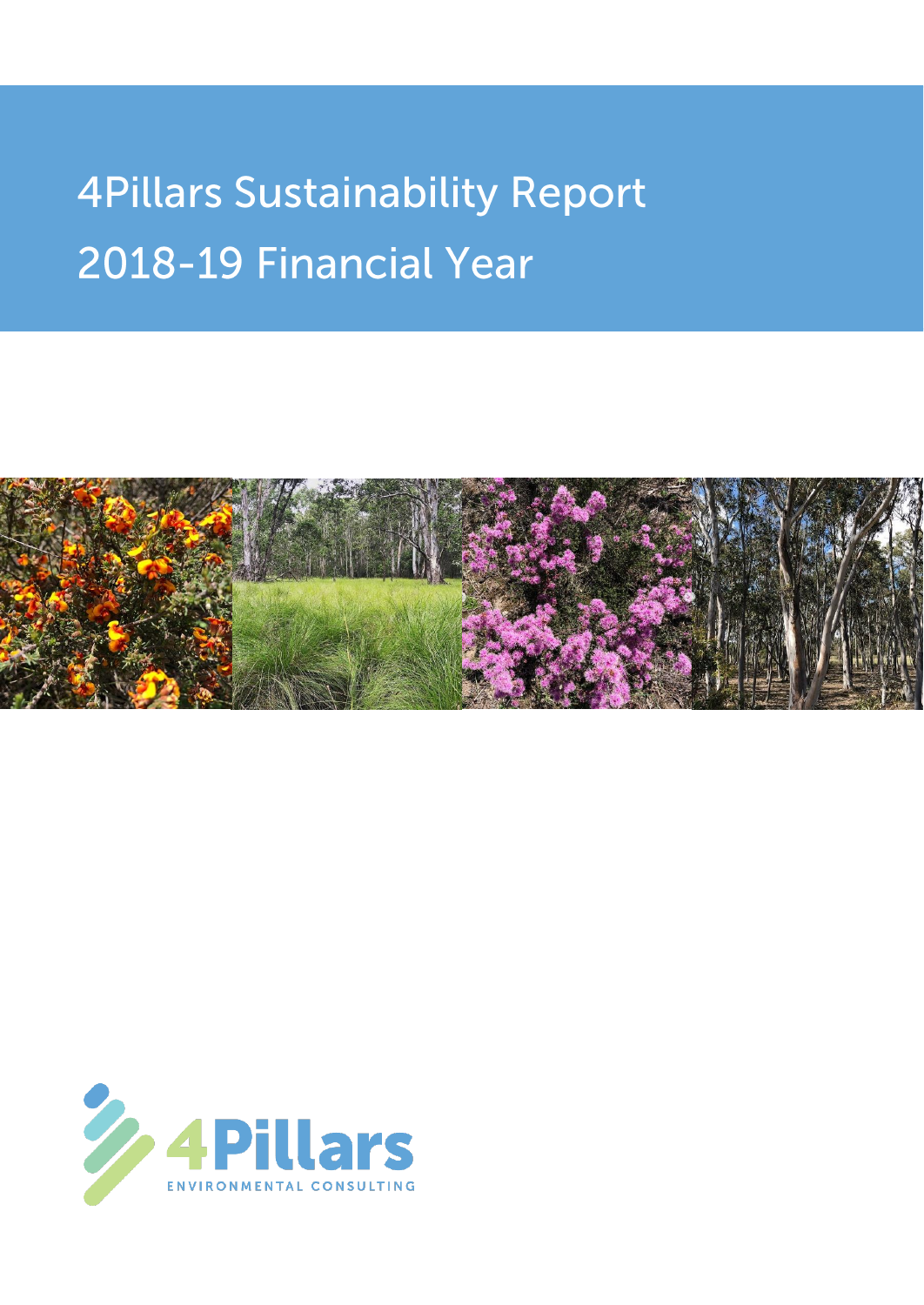Published: 24 November 2019

4Pillars Environmental Consulting Pty Ltd ABN: 73 616 670 994 Lead author: Rhys Thompson Report approved by: James Hammond, Director E: [hello@4Pillars.com.au](mailto:hello@4Pillars.com.au) P: 02 8060 2609 A: 9 George St, North Strathfield, NSW, 2137

W[: www.4Pillars.com.au](http://www.4pillars.com.au/)

#### *Licence*

This work is licensed under a Creative Commons Attribution-NonCommercial-NoDerivatives 4.0 International Licence.

#### *Statement of capacity*

4Pillars is an independent, professional consulting firm, providing expert advice on environmental matters to clients from a range of business sectors. This document has been approved by a certified environmental practitioner (CEnvP), with extensive experience in environmental management, monitoring, sampling and analysis. The performance and professional integrity of CEnvPs are independently verified by the Environment Institute of Australia and New Zealand [\(www.cenvp.org\)](http://www.cenvp.org/).

For further information, please visit [www.4pillars.com.au.](http://www.4pillars.com.au/)

#### *Acknowledgement of Country*

4Pillars acknowledges the Traditional Owners of the land on which our office is located, the people of the Eora nation. We pay our respects to their Elders past and present.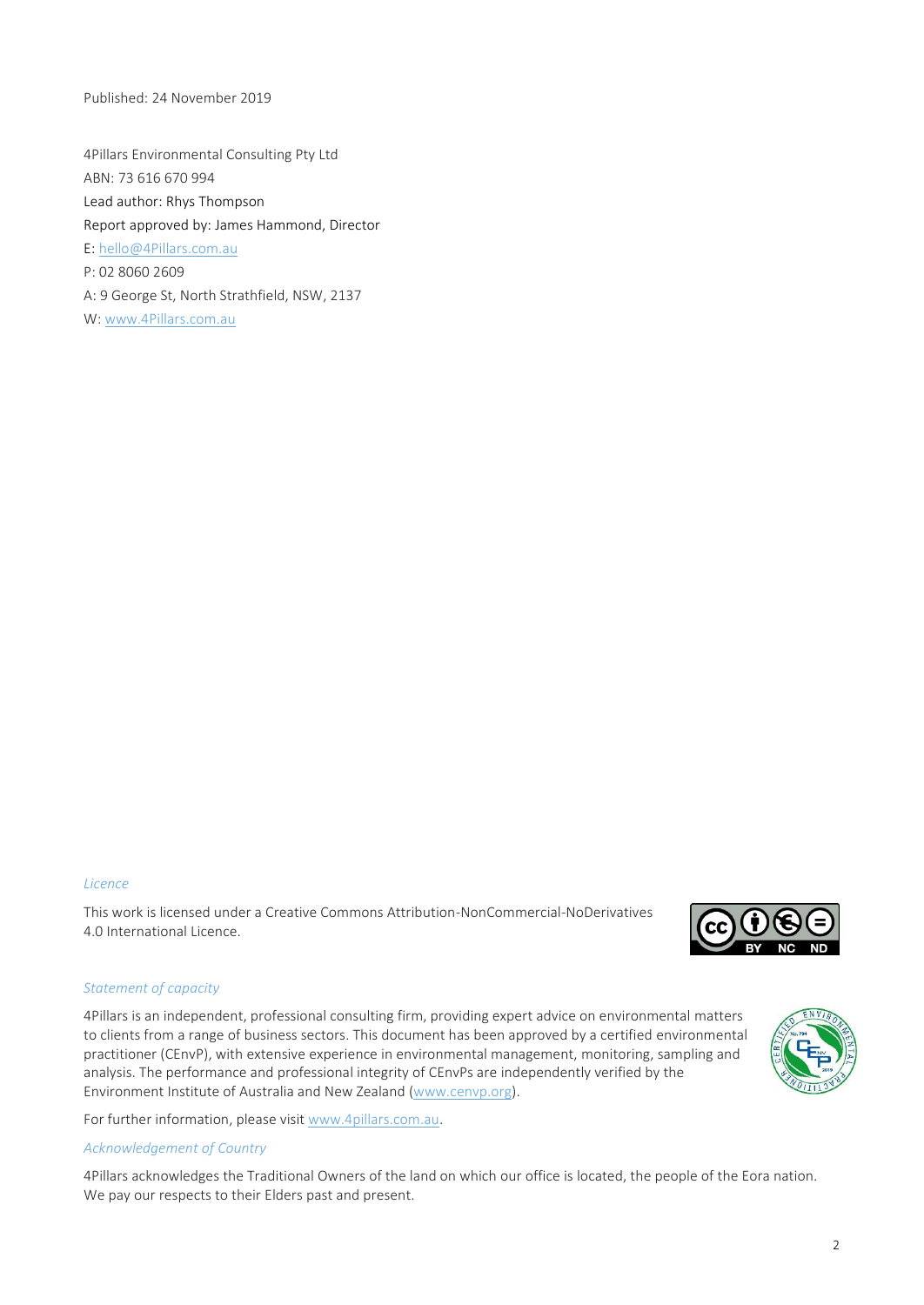# **Foreword from the Director**

4Pillars provides advice to our clients to improve their environmental practices and sustainability credentials. I believe in leading by example and strive to implement this advice within our own organisation first. This is what motivated me to develop a 'sustainability plan', written in plain English, available to the public and reported on annually. Reflecting on the process so far, I have resolved to move forward with the philosophy that "imperfect action is better than perfect inaction".

Producing a sustainability report is a component of corporate accountability which has become a standard practice among large companies. A study by KPMG found that 95% of the of the world's largest 250 corporations issued a sustainability report in 2011; up from 45% in 2002. When I set out with my team to define and report on our goals, there was limited guidance tailored to the level of experience and resources typically available within micro businesses, small and medium-sized enterprises (SMEs). According to the World Bank, SMEs account for 90% of all business and contribute up to 33% of GDP in emerging economies. This suggests that the collective environmental and social impacts of SMEs is significant and that all action matters. In response to this challenge (and the strong case for SMEs to increase their participation in this space) we resolved, early on, to simply make a start and take an iterative approach.

SMEs should face sustainability planning and reporting in the same way we deal with any other large, daunting task – break it down, start small and become more ambitious over time. This helps avoid being overwhelmed and set your organisation SMART (specific, measurable, achievable, relevant and time-bound) goals that contribute towards a larger sustainability strategy. We hope to demonstrate through action the positive impact this approach can have and the way in which the reach and positive impact of your actions grow as the business does.

The purpose of our sustainability plan is simply to minimise the direct and indirect impacts of our business activities on the environment, to the extent possible, while managing the business in a socially and financially responsible manner. This report evaluates our level of success in achieving our sustainability objectives for the 2018-19 financial year. It also identifies challenges faced and areas for improvement to inform a discussion of our revised approach for the 2019-20 financial year.

We look forward to being part of the conversation around how startups, microbusinesses and SMEs can (and should!) integrate sustainability into their day-to-day operations

Cheers,

Stamm

James Hammond Director – 4Pillars Environmental Consulting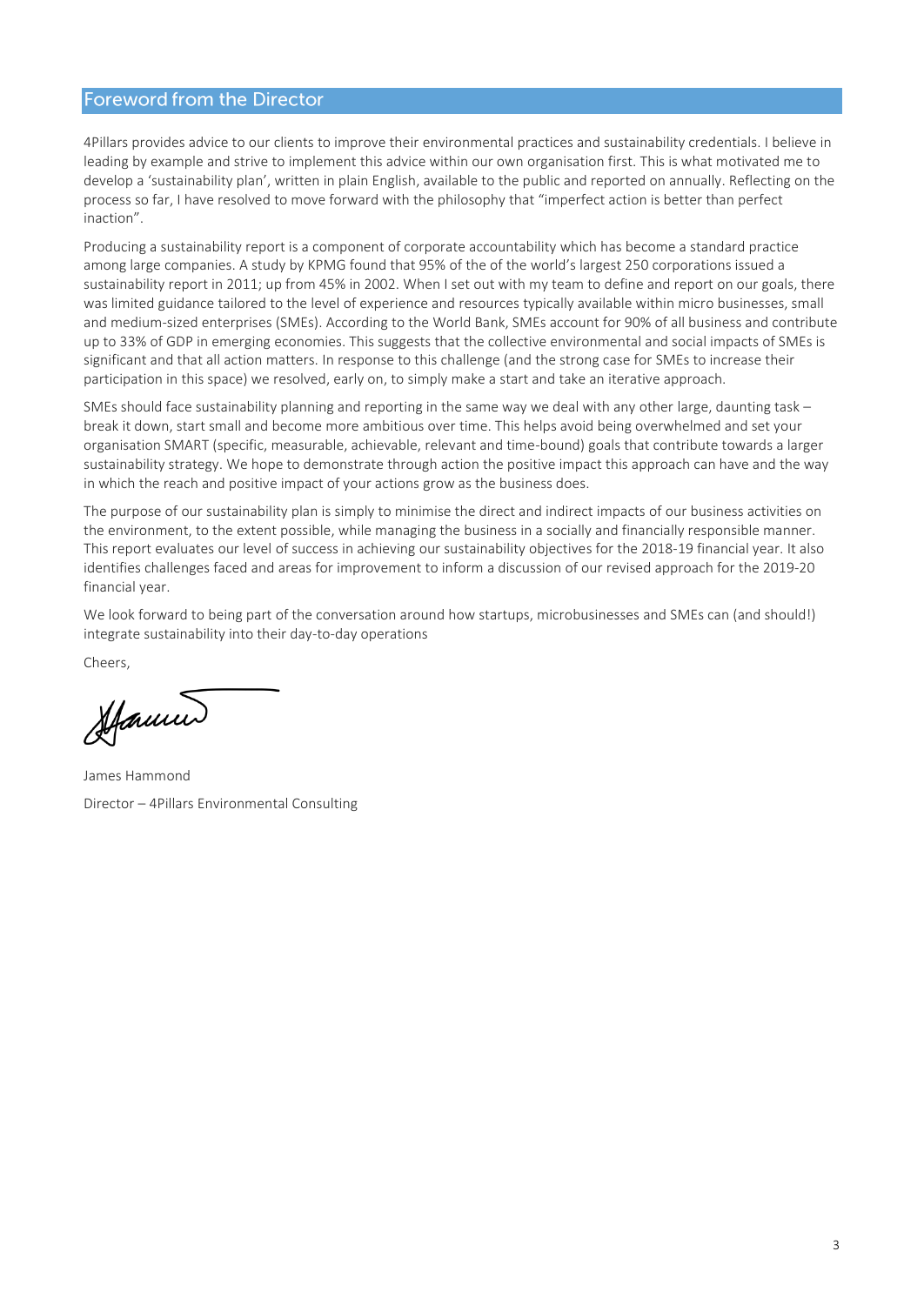## Energy, transport and carbon footprint

4Pillars is committed to reducing energy consumption and will engage with an accredited and reputable provider to offset greenhouse gases associated with electricity use. Accurate usage data is important to deliver on this goal and unfortunately that has proven difficult. Our office is located in a co-working space (meaning rent is fixed and inclusive of electricity and water) which has made metering impractical. Instead, we have employed an online tool to calculate a rough value. It accounts for personal devices such as laptops and monitors but not lighting, heating or any other aspects. By rounding up, we arrived at an offset amount of 1 t CO2e for the 2018-19 financial year.

In this situation, it is clear to us that behavioural change by tenants can have a considerable impact. Accordingly, employees of 4Pillars attempt to reduce electricity usage in the office by only turning on devices when needed and not outside of work hours. 4Pillars will investigate options available to better measure, monitor and understand the activities contributing to our carbon footprint for the 2019-20 financial year. This will facilitate the development of a customised action plan to reduce and accurately offset emissions from electricity use.

Moving forward, 4Pillars would also ideally engage with our building owner/manager, to encourage energy efficient upgrades as well as measuring and reporting on performance. We will be looking into the energy provider for the building and suggesting a switch to a green energy provider if this is not already the case.

We realise that transport is another major contributor to emissions, representing 18% of Australia's annual greenhouse gas pollution, with cars accounting for roughly 9%. 4Pillars encourages staff to use public transport where appropriate and where it does not impact on client requirements. Use of public transport has many broad community benefits, such as reducing reliance on natural resources and the land we use for road infrastructure and car parks. It also has benefits on a personal level – for example, it is more affordable than owning a car (no parking fees, registration, insurance, petrol or service/repair costs), and increases physical activity and associated health benefits.

During the 2018-19 financial year, 4Pillars Staff carried out their work either in the 4Pillars offices or from home. Out of office activities included fieldwork, meetings with clients/regulators and conference/workshop attendance. Notably, one of our employees opted to take public transport from Wollongong to Newcastle for the purpose of attending a conference, avoiding 540 km of personal vehicle travel and associated emissions. Unfortunately, most client sites were not feasible to visit via public transport (often rural/industrial locations), and due to the impracticalities of taking equipment and/or samples on public transport, company vehicles were used for all fieldwork activities. For fieldwork where multiple staff members attended the same site(s), carpooling was undertaken, to reduce the number of vehicles used.

4Pillars uses Caltex Star Cards to manage fuel usage in company vehicles. Caltex provides a range of reporting functions, including data regarding kilometres travelled and fuel usage for each financial year. This allows us to estimate emissions related to company vehicle use, with a high degree of accuracy. For the 2018-19 year, we estimate 6.55 tonnes of  $CO<sub>2e</sub>$ was generated by vehicles.

A total of 7.55 tonnes of CO<sub>2e</sub> was offset for the 2018-19 year, through an accredited and reputable provider (Carbon Neutral – [Biodiverse Reforestation Carbon Offsets\)](https://carbonneutral.com.au/biodiverse-reforestation-carbon-offsets/).

#### Administration

According to the Department of Industry, "waste from a typical commercial office is about three-quarters paper and cardboard, 12 per cent food waste and six per cent glass and plastic. This means that almost 95 per cent of the contents are recyclable". We view this problem as needing a multi-layered solution involving increased recycling and smarter consumption of resources.

Progress towards this can be achieved by creating a paperless office. There are also many non-environmental measurable benefits for businesses that transition from paper to digital. When employees become able to access documents anywhere and at any time, this leads to increased efficiency, productivity and cost savings. 4Pillars aims to hold all internal business documents in digital format only, including backups. We concede that this aim has not been completely realised, for example, due to the need to print forms and laboratory chain-of-custody (COC) forms for practicality and ease of completion during fieldwork. Moving forward, we may experiment with switching to tablet-based field sheets and applications (i.e. ALS Compass for COCs). Unavoidable printing is recycled via dedicated bins provided by the office building manager.

4Pillars also aims to use 100% post-consumer paper. The paper currently available at our coworking office space is sourced from FSC certified pulp, however, we will suggest switching to paper which is produced from 100 % recycled paper in the next financial year.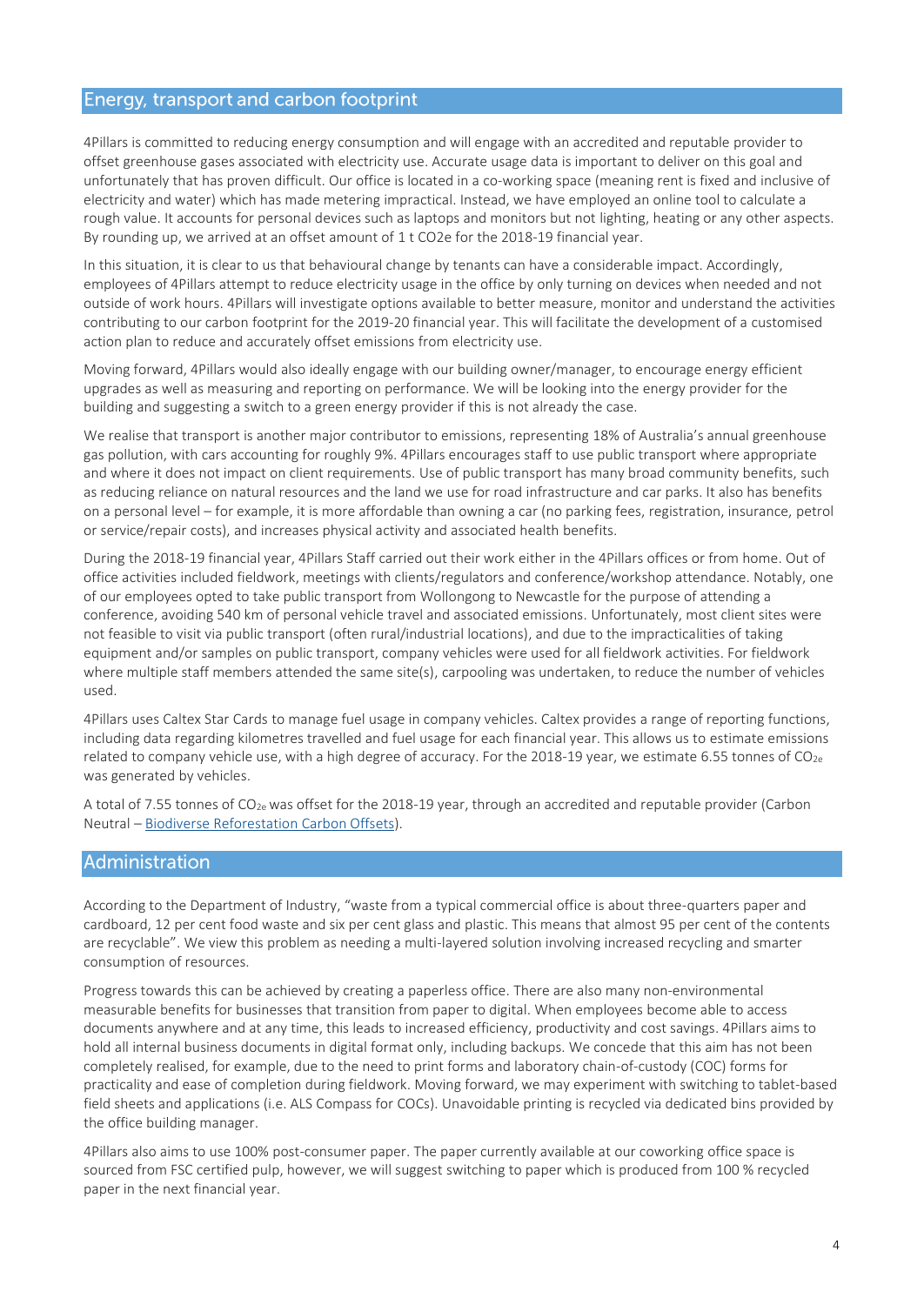Client documents (including reports, proposals, and invoices) were digital by default for the 2018-19 financial year and were provided to clients either through email (secure, protected PDFs), or via private OneDrive folders. 4Pillars provided physical documents to clients on request; however, this only occurred infrequently. In most cases, this was a matter a personal preference rather than necessity. 4Pillars will continue to encourage clients to increase their acceptance of digital submissions for environmental reasons and practicality.

Non-paper waste is also an area where 4Pillars aims to improve its performance. According to industry reports, e-waste is growing at over three times the rate of household and council waste. In the 2019-20 financial year, 4Pillars will also investigate and implement responsible end-of-life recycling and disposal options for batteries and printer cartridges.

#### **Finance**

4Pillars looks beyond a simple comparison of rates and direct benefits when evaluating financial providers. All business transaction accounts were held with Bank Australia during the 2018-19 financial year, an institution that demonstrates leadership in responsible banking. According to their 2018 Corporate Report, Bank Australia allocated \$854,471 of aftertax profits to programs that benefit people and the planet.

Similarly, 4Pillars' preferred superannuation fund is Australian Ethical Super, which is Australia's only super fund dedicated to positive, competitive, ethical investment. All staff will be encouraged to select that provider and it is our nominated. At the time of writing, 75% percent of 4Pillars staff elect to invest in their future through Australian Ethical Super. They proudly join over 41,000 other Australian's who watch their investments support a clean energy future and promote human rights.

#### **Biodiversity**

4Pillars has committed to donating 10% of 4Pillars' after-tax profits to the Australian Wildlife Conservancy (or an equivalent charitable organisation) to support protection of our unique plants, animals and ecosystems. 4Pillars operated in accordance with the above target for the 2018-19 financial year.

#### Social responsibility

We have previously acknowledged that SMEs may not have the same resources are large corporations, however, they can still may a tangible difference within their communities.

4Pillars aims to support reconciliation with Aboriginal and Torres Strait Islander peoples. During the year, we sponsored an indigenous delegate to attend the 2018 EIANZ Annual Conference in Sydney. Furthermore, all of our reports and publications for projects that involve fieldwork include an acknowledgement of country and recognition of the traditional owners. Clients are allowed to request the removal of this section, however, no such requests have been received to date. 4Pillars will continue to investigate additional opportunities to support reconciliation during the 2019-20 financial year.

In April 2019, we partnered up with one of clients (Aussie Industries) to participate in the 'Great Aussie Golf Day' in support of the Kids Cancer Project. The goal was to raise \$20,000 towards research for the discovery of a new treatment for neuroblastoma. We also partnered with Aussie Industries in May 2019 to help offer a warm meal to the homeless in conjunction with the Coptic Orthodox Community Outreach Service (COCOS) in Woolloomooloo.

4Pillars also aims to work with non-profit organisations on a pro bono basis whenever capacity allows. During the 2018- 19 financial year, 4Pillars' Director James Hammond maintained his position as the Secretary of the NSW Division of the EIANZ Committee. His voluntary involvement in the Division included organising and managing several events throughout the year, including the division's Annual General Meeting (AGM). 4Pillars has also been working with Western Sydney University on a project to improve the availability of water quality and public health risk data for users of waterways in western Sydney – we hope to bring you more on this soon!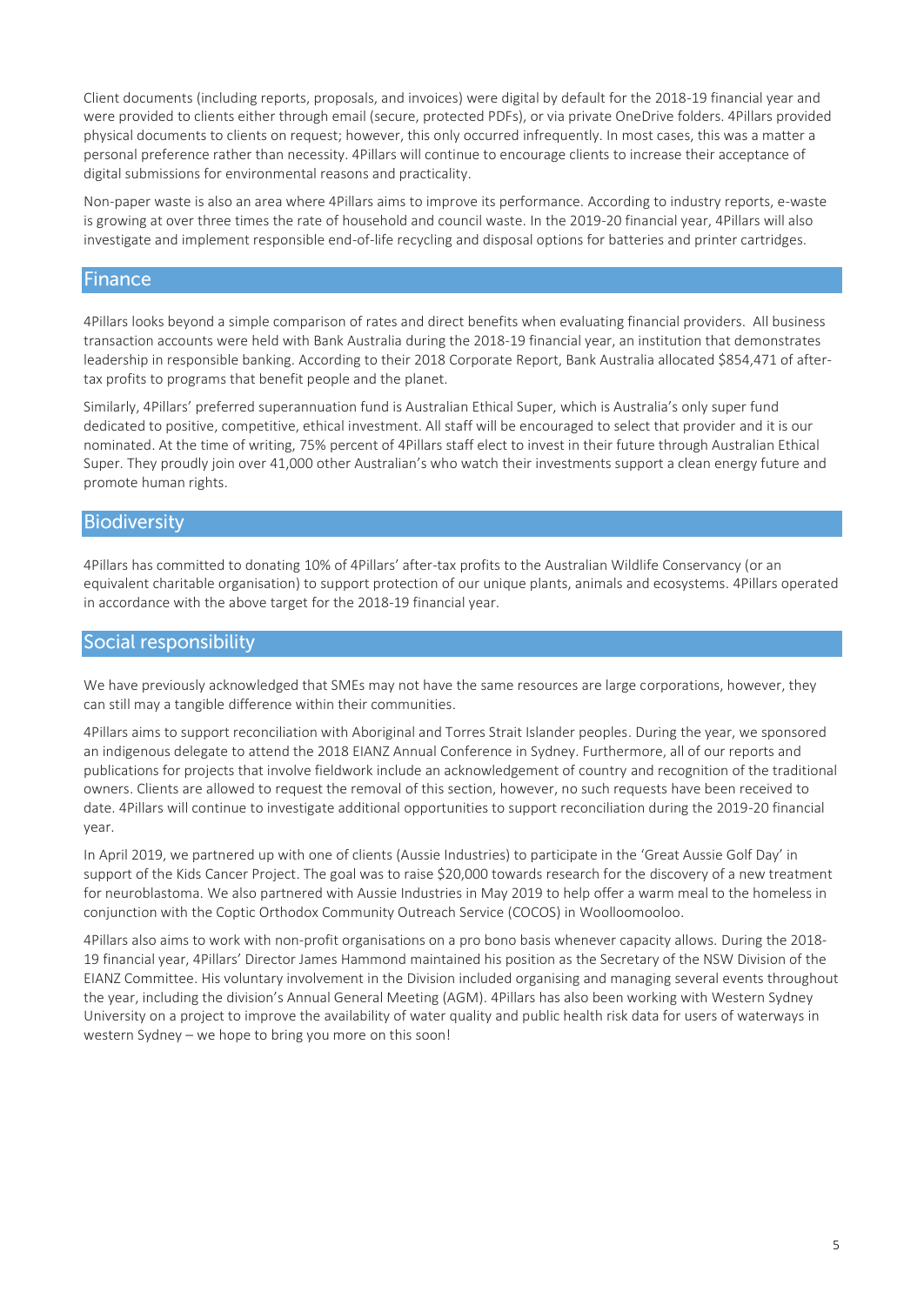# Performance summary

| Sustainability action                                                                                                                                                               | Performance     |                      |                 | Confidence      |            |                         |                                                                                                                                                                                                                                                                                                                                                     |
|-------------------------------------------------------------------------------------------------------------------------------------------------------------------------------------|-----------------|----------------------|-----------------|-----------------|------------|-------------------------|-----------------------------------------------------------------------------------------------------------------------------------------------------------------------------------------------------------------------------------------------------------------------------------------------------------------------------------------------------|
|                                                                                                                                                                                     | Low             | Med                  | High            | Low             | <b>Med</b> | High                    | Notes and comments                                                                                                                                                                                                                                                                                                                                  |
| 100% of the greenhouse gases emitted due to electricity used by staff will<br>be offset through an accredited and reputable provider                                                |                 |                      | $\triangledown$ | $\sqrt{}$       |            |                         | We have found it difficult to accurately gauge our share of electricity<br>used for lighting, heating etc. in a shared office environment.                                                                                                                                                                                                          |
| Public transport will be used where appropriate and where it does not<br>impact on client requirements                                                                              |                 | $\triangledown$      |                 | $\triangledown$ |            |                         | We currently do not have a usable or practical tool for staff to<br>nominate trips which use public transport and result in avoided<br>emissions. We will seek to improve data quality in this area in future<br>years.                                                                                                                             |
| 100% of the greenhouse gases emitted due to unavoidable private vehicle<br>transport will be offset through an accredited and reputable provider                                    |                 |                      | $\sqrt{}$       |                 |            | $\Delta$                | This data is accurately reported by Caltex.                                                                                                                                                                                                                                                                                                         |
| Paperless office - all internal business documents will be held in digital<br>format only. This includes publications, records, notes etc. Backup<br>documents will also be digital |                 | $\boxed{\checkmark}$ |                 |                 |            | $\triangledown$         | No further comments.                                                                                                                                                                                                                                                                                                                                |
| Client documents and products will be digital by default. Printed<br>documents will only be provided on client request                                                              |                 |                      | $\triangledown$ |                 |            | $\triangledown$         | No further comments.                                                                                                                                                                                                                                                                                                                                |
| Any printed documents requested by clients will be printed on 100% post-<br>consumer paper                                                                                          | $\triangledown$ |                      |                 |                 |            | $\boxed{\checkmark}$    | This will need to be addressed in discussions with the office/building<br>manager.                                                                                                                                                                                                                                                                  |
| At least 75% of internal meetings will be held by tele or<br>videoconferencing                                                                                                      |                 |                      | $\triangledown$ |                 |            | $\overline{\mathsf{M}}$ | Majority of meetings were held in person and all attendees were<br>physically present. Teleconferencing, videoconferencing and screen<br>sharing was used regularly, but was difficult to quantify without<br>significant administrative burden.<br>We intend to remove this metric in the 2019-20 year.                                            |
| All business accounts will be held with Bank Australia, an institution that<br>demonstrates leadership in responsible banking                                                       |                 | $\triangledown$      |                 |                 |            | $\triangledown$         | On some occasions, Bank Australia did not offer a suitable financial<br>product and we were required to look elsewhere to meet business<br>needs.<br>We intend to modify this action to state that Bank Australia will be<br>our default financial institution, unless the business requires a<br>specific product which is only offered elsewhere. |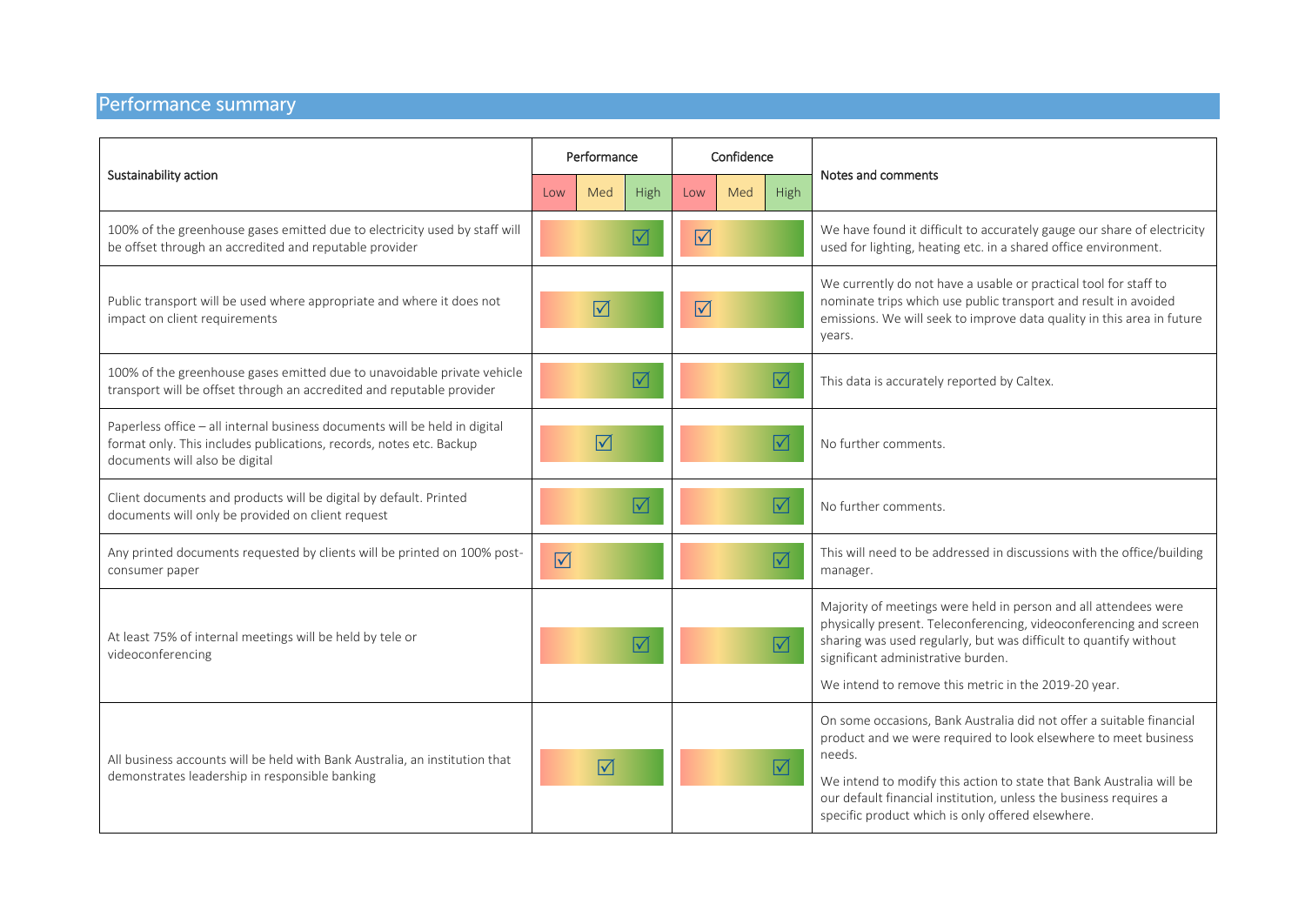| Sustainability action                                                                                                                                                                                                                           | Performance             |     |                         | Confidence                      |     |             |                                                                                                                                                                                             |
|-------------------------------------------------------------------------------------------------------------------------------------------------------------------------------------------------------------------------------------------------|-------------------------|-----|-------------------------|---------------------------------|-----|-------------|---------------------------------------------------------------------------------------------------------------------------------------------------------------------------------------------|
|                                                                                                                                                                                                                                                 | Low                     | Med | High                    | Low                             | Med | <b>High</b> | Notes and comments                                                                                                                                                                          |
| 4Pillars' preferred superannuation fund is Australian Ethical Super, which<br>is Australia's only super fund dedicated to positive, competitive, ethical<br>investment. All staff will be encouraged to select that provider                    | $\triangledown$         |     |                         | $\blacktriangledown$            |     |             | 75% of staff have opted in to Australian Ethical as the company's<br>default fund.                                                                                                          |
| 10% of 4Pillars' after-tax profits will be donated to the Australian Wildlife<br>Conservancy (or an equivalent charitable organisation) to support<br>protection of our unique plants, animals and ecosystems                                   |                         |     | $\overline{\mathsf{M}}$ | $\vert \sqrt{ } \vert$          |     |             | This commitment was met.                                                                                                                                                                    |
| Support for reconciliation with Aboriginal and Torres Strait Islander<br>peoples – reports and publications for projects that involve fieldwork will<br>include an acknowledgement of country, where appropriate and agreed<br>to by the client | $\overline{\mathsf{M}}$ |     |                         | $\sqrt{}$                       |     |             | This was achieved for all publications.                                                                                                                                                     |
| 4 Pillars will work with non-profit organisations on a pro bono basis<br>whenever capacity allows. 4Pillars will aim to complete at least one pro<br>bono project each year                                                                     | $\triangledown$         |     |                         | $\overline{\blacktriangledown}$ |     |             | A pro bono project has been commenced, in partnership with<br>Western Sydney University; however, it is complex and could not be<br>completed within the year. Our work on this is ongoing. |